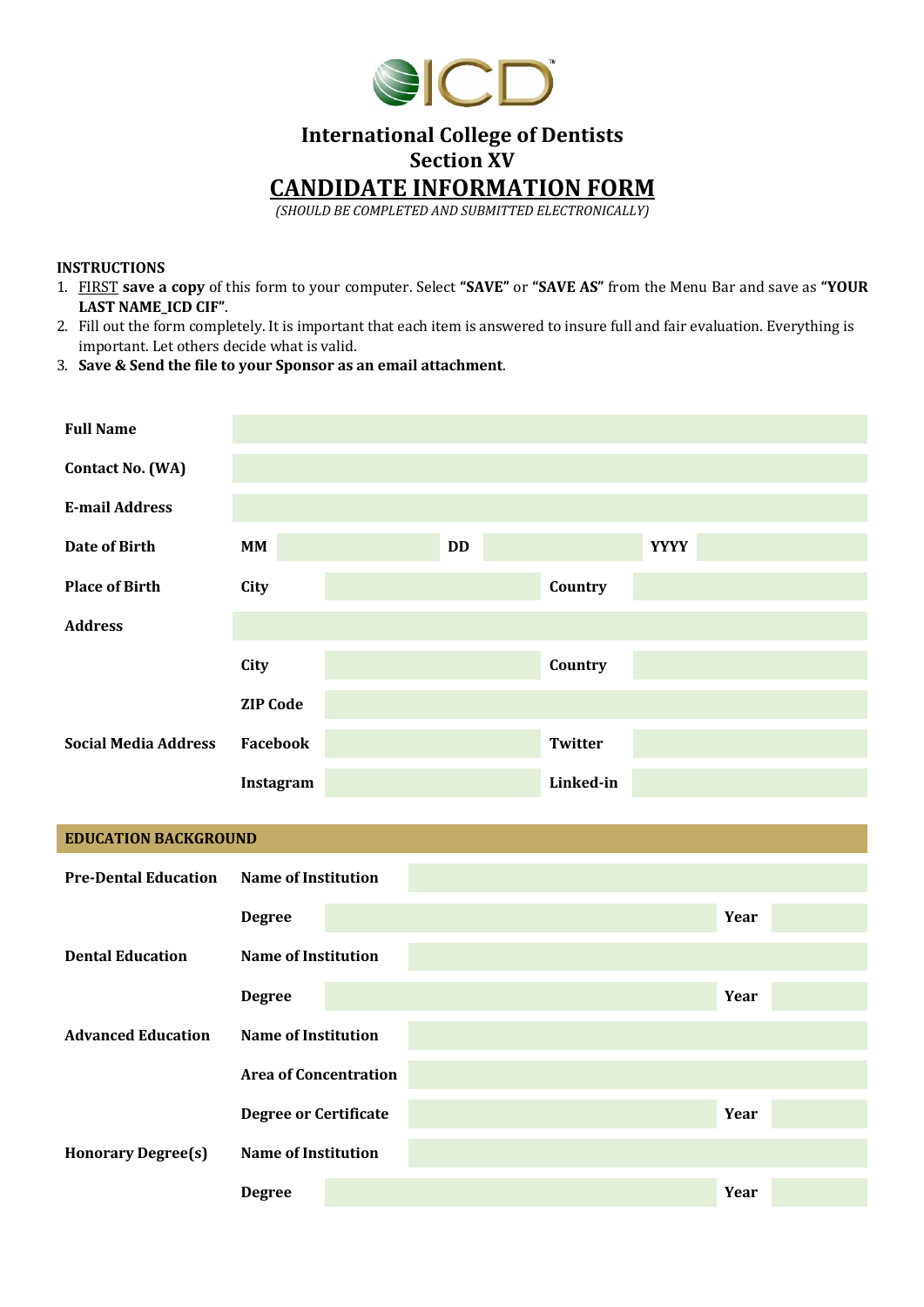| <b>CAREER TYPE</b><br>(Give $\sqrt{ }$ to the appropriate choice <b>OR</b> Write down if it is not one of the choices) |                            |                                  |        |                |              |        |             |
|------------------------------------------------------------------------------------------------------------------------|----------------------------|----------------------------------|--------|----------------|--------------|--------|-------------|
| <b>Practice</b>                                                                                                        | $\Box$                     | <b>Active</b>                    | $\Box$ | <b>Retired</b> |              | $\Box$ | <b>None</b> |
| <b>Education</b>                                                                                                       | $\Box$                     | <b>Active</b>                    | $\Box$ | <b>Retired</b> |              | $\Box$ | <b>None</b> |
| <b>Research</b>                                                                                                        | $\Box$                     | Active                           | $\Box$ | <b>Retired</b> |              | $\Box$ | <b>None</b> |
| <b>Military</b>                                                                                                        | $\Box$                     | Active                           | $\Box$ | <b>Retired</b> |              | $\Box$ | <b>None</b> |
| <b>Public Health</b>                                                                                                   | $\Box$                     | Active                           | $\Box$ | <b>Retired</b> |              | $\Box$ | <b>None</b> |
| <b>Other</b>                                                                                                           |                            |                                  |        |                |              |        |             |
|                                                                                                                        |                            |                                  |        |                |              |        |             |
| <b>YEARS IN CAREER</b>                                                                                                 |                            |                                  |        |                |              |        |             |
| <b>Practice</b>                                                                                                        | <b>Start</b>               |                                  |        |                | Until        |        |             |
| <b>Education</b>                                                                                                       | <b>Start</b>               |                                  |        |                | <b>Until</b> |        |             |
| <b>Research</b>                                                                                                        | <b>Start</b>               |                                  |        |                | Until        |        |             |
| <b>Military</b>                                                                                                        | <b>Start</b>               |                                  |        |                | <b>Until</b> |        |             |
| <b>Public Health</b>                                                                                                   | <b>Start</b>               |                                  |        |                | Until        |        |             |
| <b>Other</b>                                                                                                           | <b>Start</b>               |                                  |        |                | <b>Until</b> |        |             |
|                                                                                                                        |                            |                                  |        |                |              |        |             |
| <b>Military Service</b>                                                                                                | <b>Branch</b>              |                                  |        |                |              | Year   |             |
|                                                                                                                        |                            | <b>Federal Dental Speciality</b> |        |                |              |        |             |
| <b>Speciality Status</b>                                                                                               | Speciality                 |                                  |        |                |              | Year   |             |
|                                                                                                                        | <b>Board Certification</b> |                                  | $\Box$ | Yes            |              | $\Box$ | No          |
|                                                                                                                        |                            |                                  |        |                |              |        |             |
| <b>Hospital Appointments</b>                                                                                           | <b>Position</b>            |                                  |        |                |              | Year   |             |
|                                                                                                                        | Institution                |                                  |        |                |              |        |             |
| DENTAL ORGANIZATIONAL MEMBERSHIP (Official Positions Held / Honors Received, etc)                                      |                            |                                  |        |                |              |        |             |
| Organization - 1                                                                                                       |                            |                                  |        |                |              |        |             |
|                                                                                                                        | <b>Position</b>            |                                  |        |                |              | Year   |             |
| Organization - 2                                                                                                       |                            |                                  |        |                |              |        |             |

**Organization – 3**

**Position Year** 

**Position Year**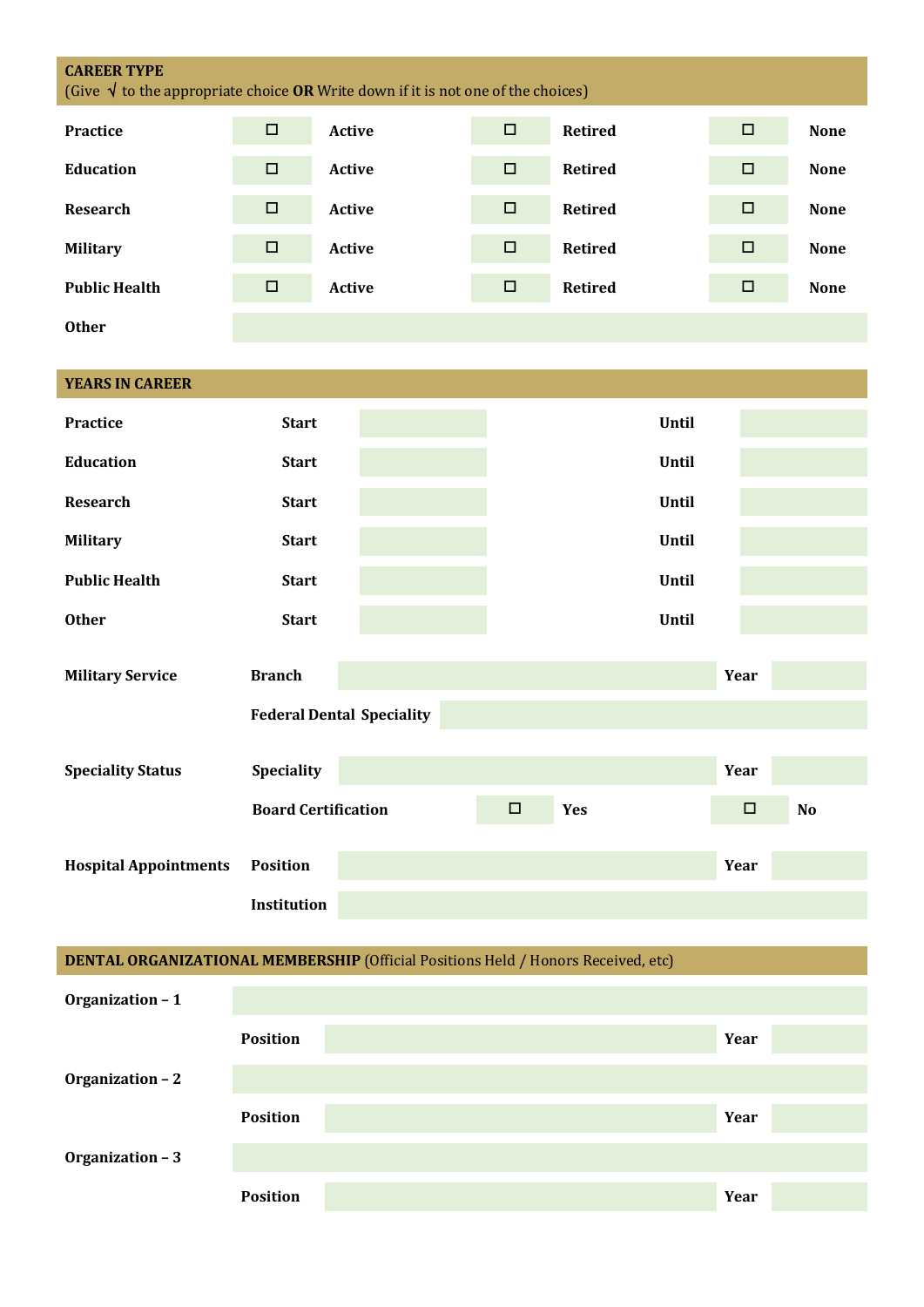### **OTHER PROFESSIONAL CONTRIBUTIONS**

| <u>UTHER FRUI ESSIUNAL CUN FRIDU FIUNS</u><br>(Give $\sqrt{ }$ to the appropriate choice & Kindly list down all the details OR You may mare NONE in applicable areas) |    |                              |            |        |                |  |
|-----------------------------------------------------------------------------------------------------------------------------------------------------------------------|----|------------------------------|------------|--------|----------------|--|
| A.                                                                                                                                                                    |    | <b>Academic Appointments</b> | <b>YES</b> | $\Box$ | N <sub>O</sub> |  |
|                                                                                                                                                                       | 1. | Institution                  |            |        |                |  |
|                                                                                                                                                                       |    | Area / Subject               |            |        |                |  |
|                                                                                                                                                                       |    | <b>Position</b>              |            | Year   |                |  |
|                                                                                                                                                                       | 2. | Institution                  |            |        |                |  |
|                                                                                                                                                                       |    | Area / Subject               |            |        |                |  |
|                                                                                                                                                                       |    | <b>Position</b>              |            | Year   |                |  |
|                                                                                                                                                                       | 3. | Institution                  |            |        |                |  |
|                                                                                                                                                                       |    | Area / Subject               |            |        |                |  |
|                                                                                                                                                                       |    | <b>Position</b>              |            | Year   |                |  |
|                                                                                                                                                                       | 4. | Institution                  |            |        |                |  |
|                                                                                                                                                                       |    | Area / Subject               |            |        |                |  |
|                                                                                                                                                                       |    | <b>Position</b>              |            | Year   |                |  |
|                                                                                                                                                                       | 5. | Institution                  |            |        |                |  |
|                                                                                                                                                                       |    | Area / Subject               |            |        |                |  |
|                                                                                                                                                                       |    | <b>Position</b>              |            | Year   |                |  |

## **B. Professional Lectures / Presentations Protessional Lectures / Presentations**<br>
(Summarize lecture activities or list five (5) most significant) **O YES** O **NO 1.**

| $\mathbf{2}$ |  |
|--------------|--|
| 3.           |  |
| 4.           |  |
| 5.           |  |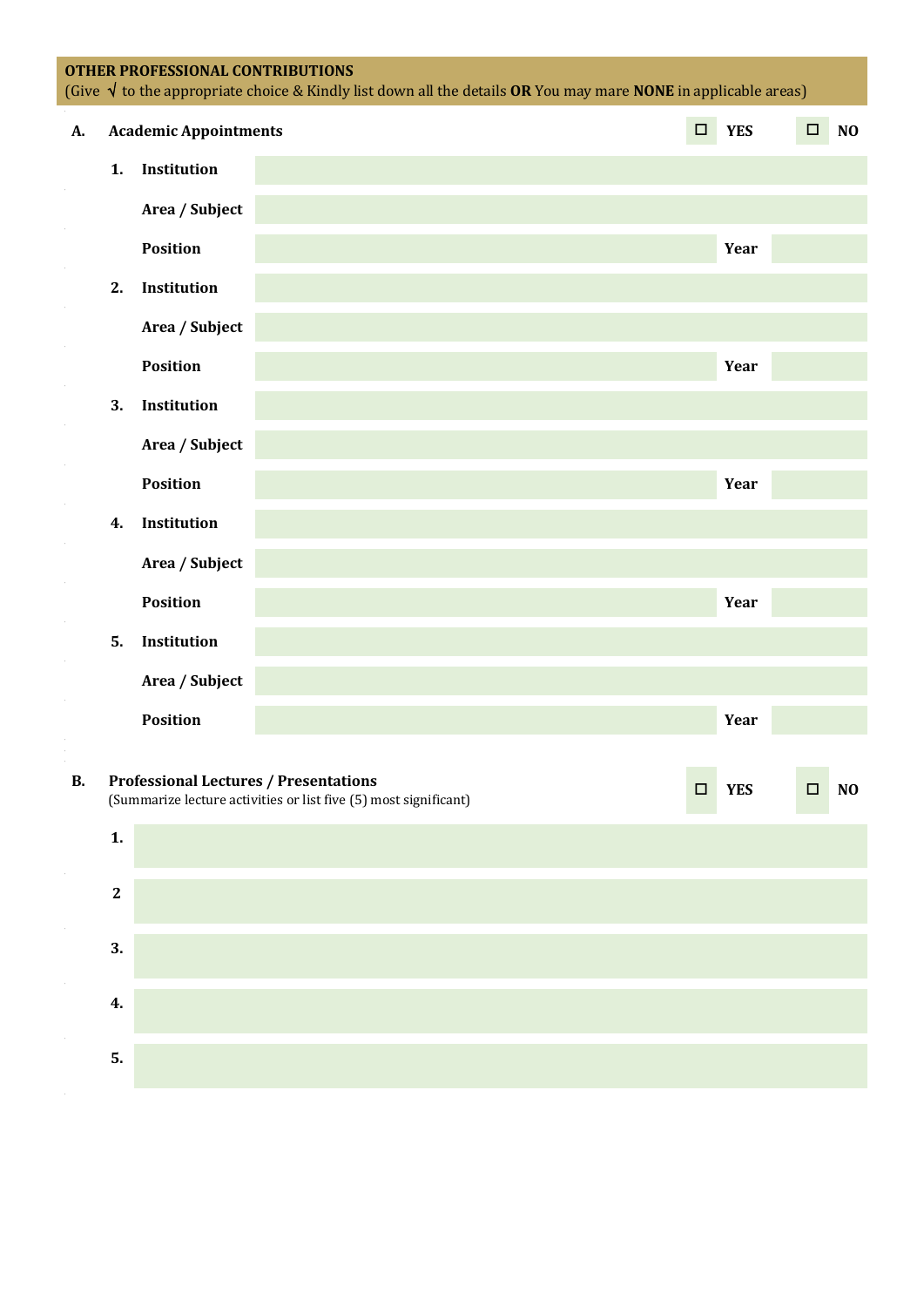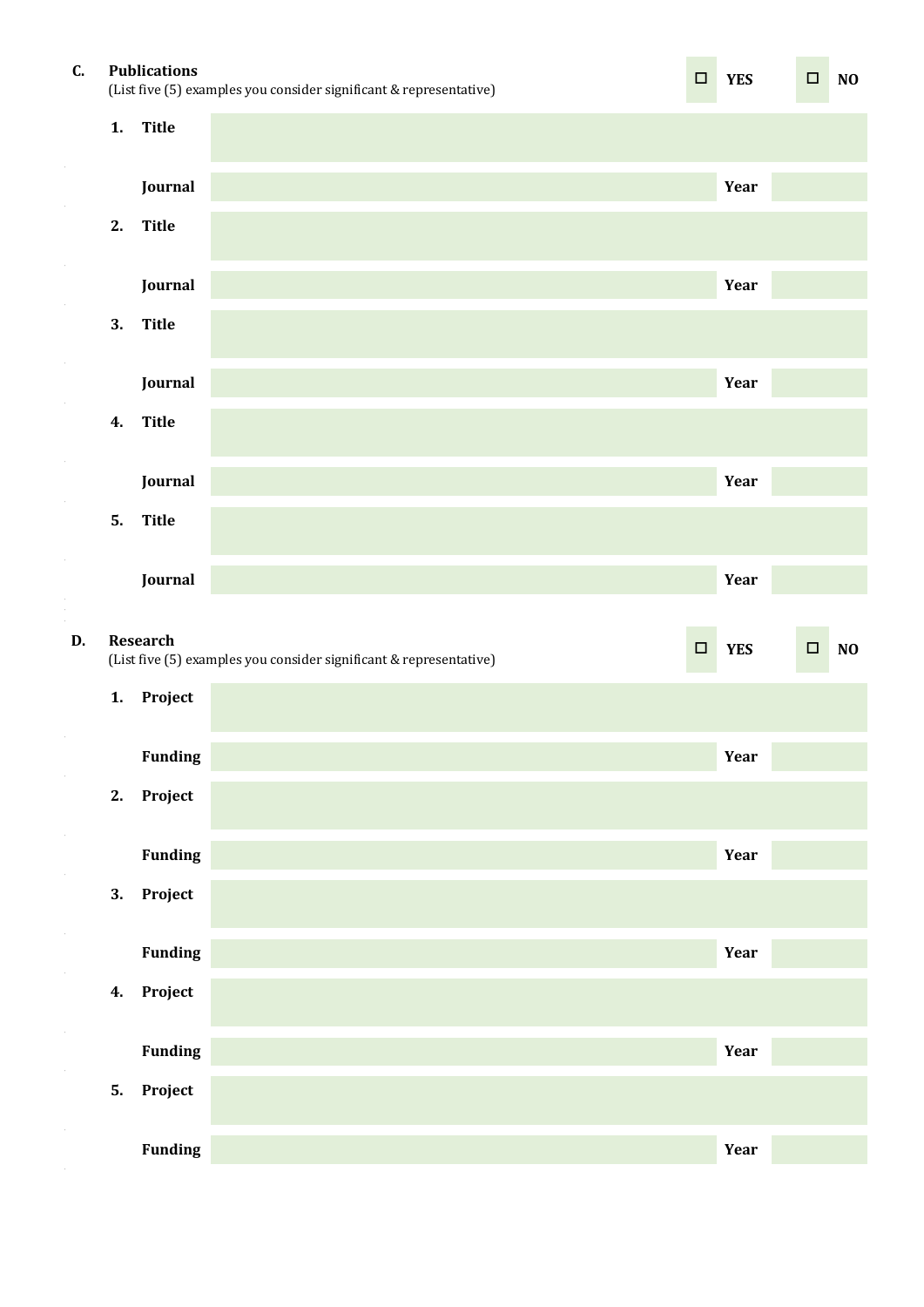| <b>COMMUNITY &amp; NON DENTAL ORGANIZATIONAL ACTIVITIES</b><br>(Give $\sqrt{ }$ to the appropriate choice & Kindly list down all the details OR You may mare NONE in applicable areas) |                |                                                                                                              |        |            |        |                |
|----------------------------------------------------------------------------------------------------------------------------------------------------------------------------------------|----------------|--------------------------------------------------------------------------------------------------------------|--------|------------|--------|----------------|
| <b>A.</b>                                                                                                                                                                              |                | <b>Public Health or Public Welfare</b><br>(e.g.: Volunteer work, General, Government Agencies, Social, etc.) | $\Box$ | <b>YES</b> | $\Box$ | N <sub>O</sub> |
|                                                                                                                                                                                        | $\mathbf{1}$ . |                                                                                                              |        |            |        |                |
|                                                                                                                                                                                        | 2.             |                                                                                                              |        |            |        |                |
|                                                                                                                                                                                        | 3.             |                                                                                                              |        |            |        |                |
|                                                                                                                                                                                        | 4.             |                                                                                                              |        |            |        |                |
|                                                                                                                                                                                        | 5.             |                                                                                                              |        |            |        |                |
| <b>B.</b>                                                                                                                                                                              | Civic          | (e.g.: Political, Social, Economic, Community Planning, Educational, etc.)                                   | $\Box$ | <b>YES</b> | □      | N <sub>O</sub> |
|                                                                                                                                                                                        | $\mathbf{1}$ . |                                                                                                              |        |            |        |                |
|                                                                                                                                                                                        | 2.             |                                                                                                              |        |            |        |                |
|                                                                                                                                                                                        | 3.             |                                                                                                              |        |            |        |                |
|                                                                                                                                                                                        | 4.             |                                                                                                              |        |            |        |                |
|                                                                                                                                                                                        | 5.             |                                                                                                              |        |            |        |                |
| C.                                                                                                                                                                                     |                | <b>Religious Activities</b>                                                                                  | $\Box$ | <b>YES</b> | $\Box$ | N <sub>O</sub> |
|                                                                                                                                                                                        | 1.             |                                                                                                              |        |            |        |                |
|                                                                                                                                                                                        | 2.             |                                                                                                              |        |            |        |                |
|                                                                                                                                                                                        | 3.             |                                                                                                              |        |            |        |                |
|                                                                                                                                                                                        | 4.             |                                                                                                              |        |            |        |                |
|                                                                                                                                                                                        | 5.             |                                                                                                              |        |            |        |                |
| D.                                                                                                                                                                                     |                | Other evidence of concern for needs of others<br>(e.g.: Youth, Indigent, Handicapped, Aged, etc.)            | $\Box$ | <b>YES</b> | $\Box$ | N <sub>O</sub> |
|                                                                                                                                                                                        | $\mathbf{1}$ . |                                                                                                              |        |            |        |                |
|                                                                                                                                                                                        | 2.             |                                                                                                              |        |            |        |                |
|                                                                                                                                                                                        | 3.             |                                                                                                              |        |            |        |                |
|                                                                                                                                                                                        | 4.             |                                                                                                              |        |            |        |                |
|                                                                                                                                                                                        | 5.             |                                                                                                              |        |            |        |                |